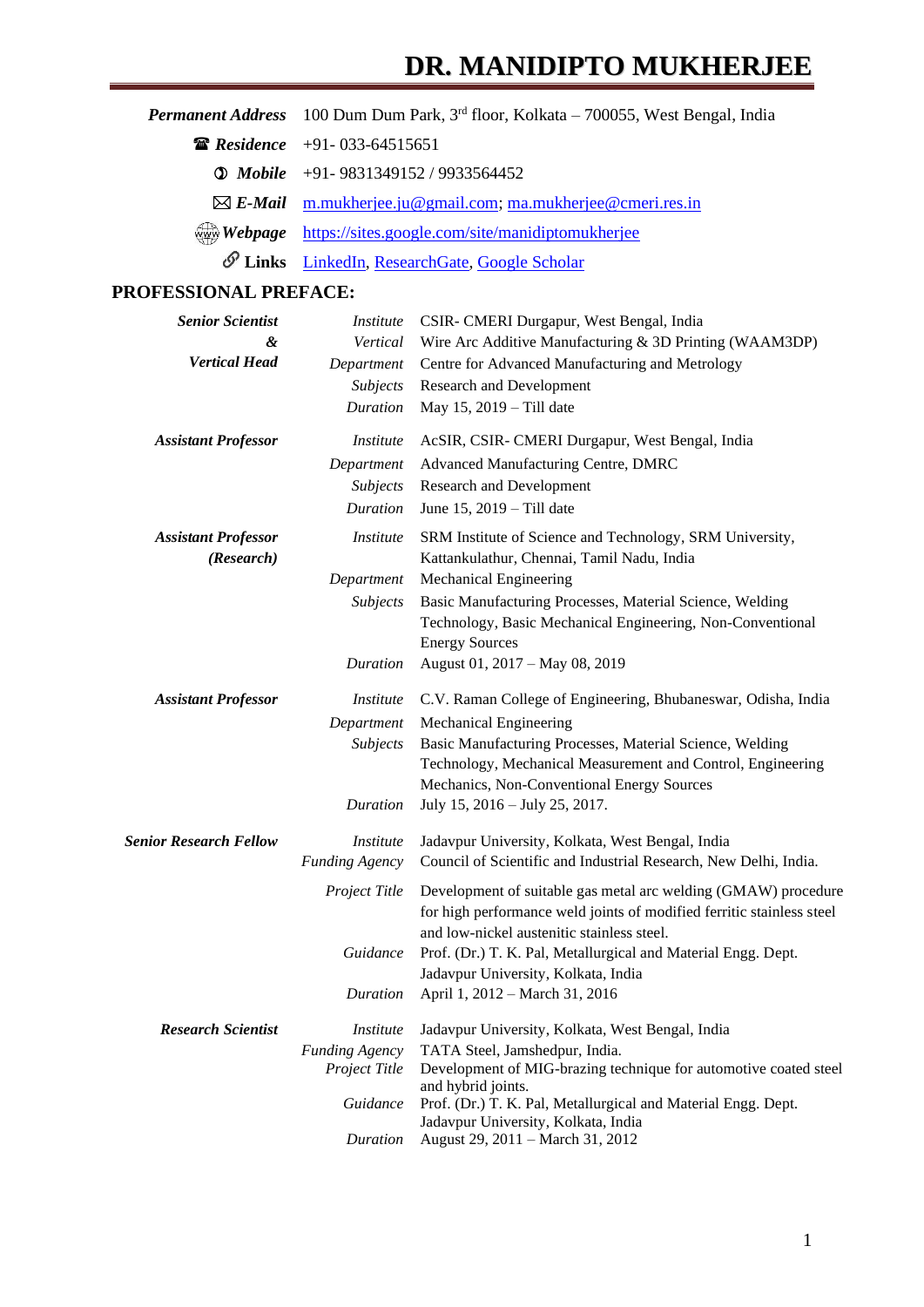# **PROFESSIONAL QUALIFICATION:**

| <b>Doctor of Philosophy</b><br>( <i>Engineering</i> )             | <b>Specialization in Welding Metallurgy and Joining Technology</b><br>Jadavpur University<br>Kolkata, India<br>June 11, 2012 - November 11, 2016                                                                                                                                                             |  |  |
|-------------------------------------------------------------------|--------------------------------------------------------------------------------------------------------------------------------------------------------------------------------------------------------------------------------------------------------------------------------------------------------------|--|--|
| <b>Master of Technology</b>                                       | <b>Specialization in Material Engineering</b><br>Jadavpur University<br>Kolkata, India<br>$CGPA-7.5$<br>August 24, 2009 - July 20, 2011                                                                                                                                                                      |  |  |
| <b>Bachelor of Technology</b>                                     | <b>Mechanical Engineering</b><br>West Bengal University of Technology, Haldia Institute of Technology<br>Haldia, India<br>$CGPA-7.1$<br>July 14, 2005 - June 20, 2009                                                                                                                                        |  |  |
| <b>DISSERTATIONS:</b>                                             |                                                                                                                                                                                                                                                                                                              |  |  |
| Ph.D. (Engineering)<br>Title                                      | Development of Suitable Gas Metal Arc Welding Procedure for High<br>Performance Weld Joints of Modified Ferritic and Low Nickel Austenitic<br>Stainless Steel.                                                                                                                                               |  |  |
| M. Tech.<br>Title                                                 | Effect of Mode of Metal Transfer on Microstructure and Mechanical<br>Properties of Gas Metal Arc Welded Modified Ferritic Stainless Steel.                                                                                                                                                                   |  |  |
| <b>AWARDS &amp; ACHIEVEMENTS:</b>                                 |                                                                                                                                                                                                                                                                                                              |  |  |
| <b>SRMIST Research Day-2019</b><br><b>Gold Medal (PG-student)</b> | Awarded by SRM Institute of Science and Technology, India, for the best<br>presented paper in the Research day held on 28 <sup>th</sup> February 2019 at T.P.<br>Ganeshan auditorium, SRMIST, KTR, TN, India.                                                                                                |  |  |
| <b>Outstanding Reviewer-2018</b>                                  | Awarded by Journal of Materials Processing Tech., Elsevier, Netherland, for<br>outstanding contribution in reviewing made to the quality of the journal.                                                                                                                                                     |  |  |
| <b>ESAB India Award -2016</b>                                     | Awarded by IIW-India (a member society of the International Institute of<br>Welding) for the best presented paper across all categories at the National<br>Welding Seminar (NWS 2015) held at CIDCO Exhibition Centre, Navi<br>Mumbai, on 9-11 <sup>th</sup> December, 2015.                                 |  |  |
| D & H Secheron Award -2015                                        | Awarded by IIW-India (a member society of the International Institute of<br>Welding) for the best presented paper at the National Welding Seminar (NWS<br>2014-15) held at Rabindra Bhavan, Jamshedpur, on 22-24 <sup>th</sup> January, 2015.                                                                |  |  |
| I.T. Mirchandani Memorial<br><b>Research Award -2014</b>          | Awarded by IIW-India (a member society of the International Institute of<br>Welding) for the best research paper on Welding Metallurgy, Modelling and<br>Extensive Testing presented at the International Congress-IIW-IC-2014 held<br>at the Pragati Maidan, New Delhi, on 10-12 <sup>th</sup> April, 2014. |  |  |
| <b>Venus Wire Award -2013</b>                                     | Awarded by IIW-India (a member society of the International Institute of<br>Welding) for the best Technical paper on Stainless Steel Application<br>presented at the National Welding Seminar-2013 held at Bangalore.                                                                                        |  |  |
| <b>Senior Research Fellowship -2012</b>                           | Awarded for four year by Council of Scientific and Industrial Research<br>(CSIR), Pusa, New Delhi, in the year 2012.                                                                                                                                                                                         |  |  |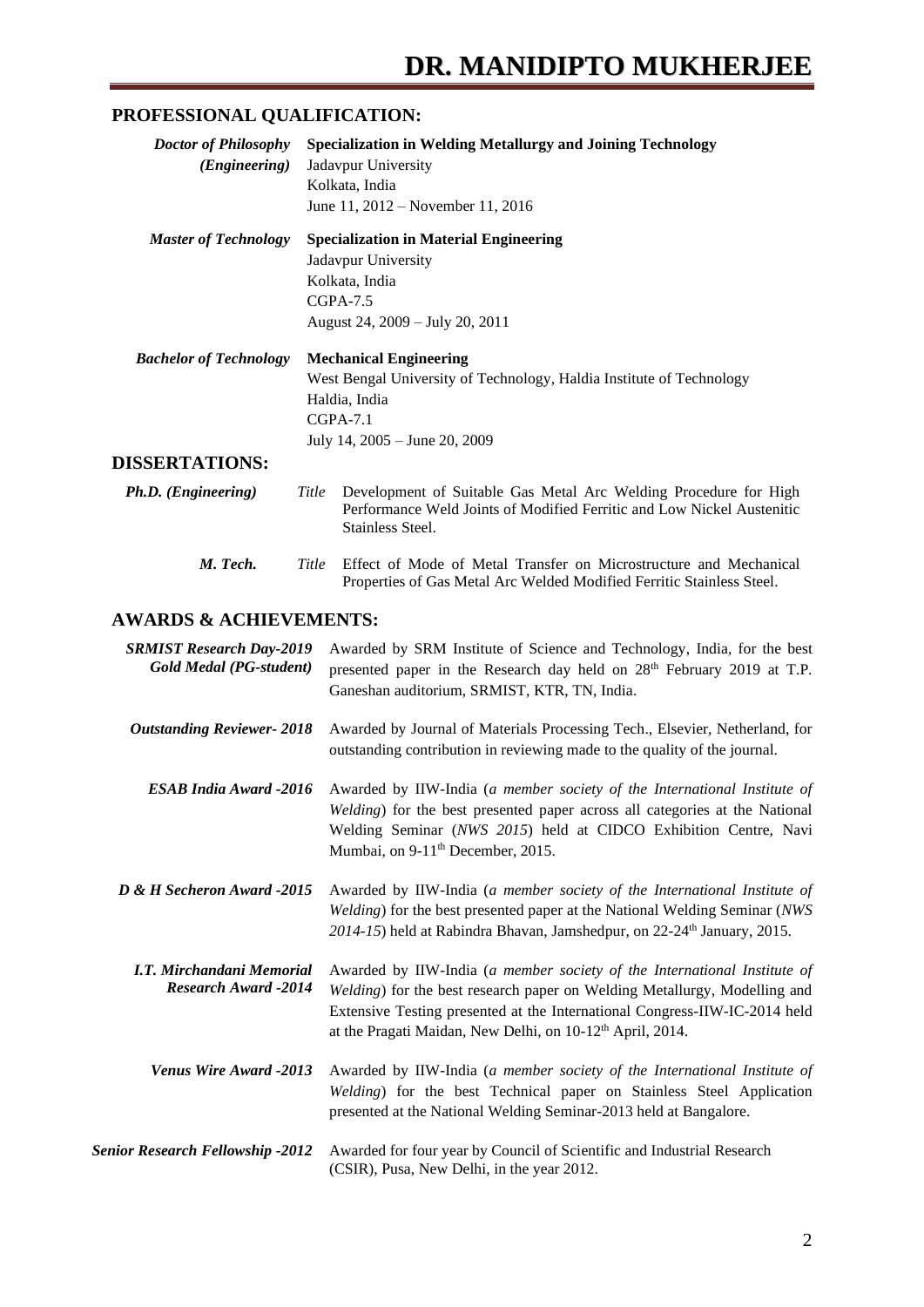# **PROJECTS:**

| SI.<br>No. | <b>Title</b>                                                                                                                                                                                                                        | <b>Funding</b><br><b>Agency</b> | <b>Sanctioned</b><br>amount (in Rs.) | Year          | PI/CO-PI | <b>Status</b> |
|------------|-------------------------------------------------------------------------------------------------------------------------------------------------------------------------------------------------------------------------------------|---------------------------------|--------------------------------------|---------------|----------|---------------|
| 1.         | Development of Aluminium-Stainless<br>Steel transition pipe joints for<br>cryogenic and vacuum application<br>(Sanction letter no. 39/14/03/2018-<br>BRNS/39003 dated 02.04.2018)                                                   | <b>BRNS-</b><br><b>PFRC</b>     | 16,89,750                            | 2018-<br>2020 | $Co-PI$  | Ongoing       |
| 2.         | Analysis of interface characteristics<br>to develop dissimilar wire and arc-<br>based additive manufacturing<br>components for industrial<br>applications. (Approval letter no.<br>ECR/2018/001250 dated 26.02.2019)<br>(GAP226812) | DST-<br><b>ECR</b><br>(SERB)    | 42,36,900                            | 2019-<br>2022 | PI       | Ongoing       |
| 3.         | <b>Facility Development for Welding</b><br>and Heat Treatment (OLP228712)                                                                                                                                                           | CSIR-<br><b>CMERI</b><br>(OLP)  | 4,100,000                            | 2019-<br>2020 | PI       | Ongoing       |
| 4.         | Feasibility study of Dieless<br><b>Hydroforming Process for Variable</b><br><b>Cross-sections Tubular Structures to</b><br>explore its Capability and Limitations<br>(OLP227412)                                                    | CSIR-<br><b>CMERI</b><br>(OLP)  | 6,65,000                             | 2019-<br>2020 | Co-PI    | Completed     |

# *A. Sponsored (Grant-in-aid and Institute)*

## *B. Technical Services (Industry)*

| SI.<br>No. | Title                                                                                                                                            | <b>Funding</b><br>Agency                              | <b>Sanctioned</b><br>amount (in Rs.) | Year          | PI/CO-<br>PI | <b>Status</b> |
|------------|--------------------------------------------------------------------------------------------------------------------------------------------------|-------------------------------------------------------|--------------------------------------|---------------|--------------|---------------|
|            | Melting of Fe-Cr dust and its<br>characterization (03 heats) (Work<br>order no. JBI/U-IV/FA/ST-<br>90019/19-20 dated 01.08.2019)<br>$(TSP-1198)$ | M/s. Jai Balaji<br>Industries<br>Limited,<br>Durgapur | 1,26,800                             | 2019-<br>2020 | PI           | Completed     |

### **PATENTS:**

| A Smart Suit with Inbuilt Pesticide Sprayer for Agricultural Applications                                                                                     |  |
|---------------------------------------------------------------------------------------------------------------------------------------------------------------|--|
| 201941011731                                                                                                                                                  |  |
| S. Ramesh, A. Pattanaik, S.B. Mishra, B.R. Moharana, M. Mukherjee, H.G.<br><i>Inventors</i><br>Prashanthakumar, N. Karthik, N. Thangadurai, and K.M. Gayathri |  |
| 26-03-2019<br>Date of Filing                                                                                                                                  |  |
| School of Engineering and Technology, JAIN (Deemed-to-be-University), Bangalore,<br>Correspondence<br>Karanataka, India                                       |  |
| Planar Parallel Manipulator Using Shape Memory Alloy Actuator                                                                                                 |  |
| 202031003989                                                                                                                                                  |  |
| Deep Singh, Yogesh Singh and <b>Manidipto Mukherjee</b>                                                                                                       |  |
| Date of Filing<br>29-01-2020                                                                                                                                  |  |
| Ideas2IPR, B-115 Chander Nagar, Janak Puri, New Delhi-110058<br><i>Correspondence</i>                                                                         |  |
|                                                                                                                                                               |  |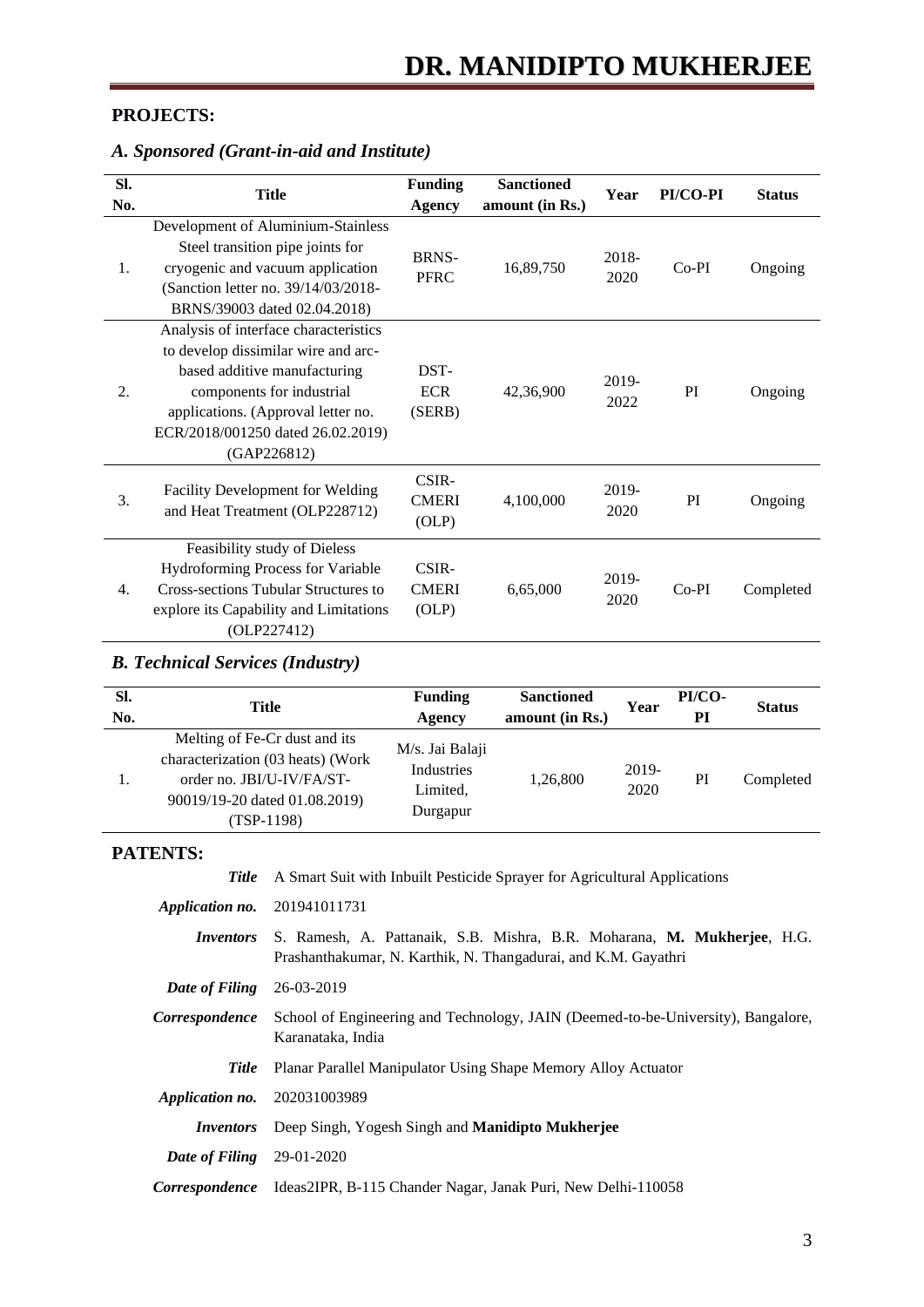#### **SKILLS & ACTIVITIES:**

- *Skills* Gas Metal Arc Welding, Gas Tungsten Arc Welding, Manual Metal Arc Welding, Submerged Arc Welding, Friction Stir welding, Resistance Spot Welding, MIG-Brazing, TLP bonding, High Speed Imaging, Oscilloscope, Optical Microscopy, Scanning Electron Microscopy, Transmission Electron Microscopy, X-ray Diffraction, Texture-phase Mapping, EBSD Technique, Feritscope, Materials Processing, Tensile Testing, Impact Testing, Hardness Testing, High cycle Fatigue, Failure Analysis, Corrosion Analysis, Micromechanical Testing, Phase Transformations, Heat Treatment, Severe Plastic Deformation, Fractography, OriginPro, Photoshop, AutoCAD, COMSOL Multiphysics, MiniTAB.
- *Languages* English; Hindi; Bengali *Scientific*  Life Member of Indian Institute of Welding (R-11868/L), Associate Member of
	- *Memberships* Institute of Engineers, AMIE (AM1817550), Chartered Engineer, CEng (India).
	- *Area of Interest* Major area of research interest includes Fluid Flow Behaviour, Modes of Metal Transfer, Microstructural and Mechanical Characterization of Metals and Alloys, Welding and Joining, Statistical Methodologies, High Cycle Fatigue and Fracture, Corrosion Behaviour of Metals and Alloys, Material Processing and Alloy Design.
- *Journal Reviewer* Journal of Materials Processing Technology; Journal of Materials Engineering and Performance; Materials and Manufacturing Processes; Engineering Failure Analysis; Materials and Design; Journal of Nondestructive Evaluation; Materials Chemistry and Physics; The International Journal of Advanced Manufacturing Technology; Indian Journal of Engineering and Materials Sciences;

#### **PUBLICATIONS:**

#### *A. International Journals:*

- **1.** S. Bhaumik, **M. Mukherjee**, P. Sarkar, A. Nayek, V. Paleu. "Microstructural and Wear Properties of Annealed Medium Carbon Steel Plate (EN8) Cladded with Martensitic Stainless Steel (AISI410)", *Metals*, 2020, 10, 958.
- **2.** A. Pattanaik, **M. Mukherjee** and S.B. Mishra, "Influence of Curing Condition on Thermo-Mechanical Properties of Fly Ash reinforced Epoxy Composite", *Composite part B*: *Engineering*, 2019, 176, 107301. https://doi.org/10.1016/j.compositesb.2019.107301.
- **3.** A. Pattanaik, **M. Mukherjee** and S.C. Mishra: "Effect of environmental aging conditions on the properties of fly ash filled epoxy composites", *Advanced Composite Materials*, 2019, 29:1, 1-30, DOI: 10.1080/09243046.2019.1610930.
- **4.** S.K. Singh, P.K. Raushan, K. Debnath, **M. Mukherjee** and B.S. Mazumder: "Turbulence characteristics in boundary layers over a regular array of cubical roughness", *ISH Journal of Hydraulic Engineering*, 2018, DOI: 10.1080/09715010.2018.1559773
- **5.** P.K. Raushan, S.K. Singh, K. Debnatha, **M. Mukherjee**, and B.S. Mazumder: "Distribution of turbulent energy in combined wave current flow", *Ocean Engineering*, 2018, 167, 310–316.
- **6.** S.K. Singh, D.S.K. Reddy, **M. Mukherjee**, M. Manikandan, and P. Kumar: "Discussion of "Wavecurrent generated turbulence over hemisphere bottom roughness" by Barman et al. (2018)", *Estuarine, Coastal and Shelf Science*, 2018, 208, 49–51.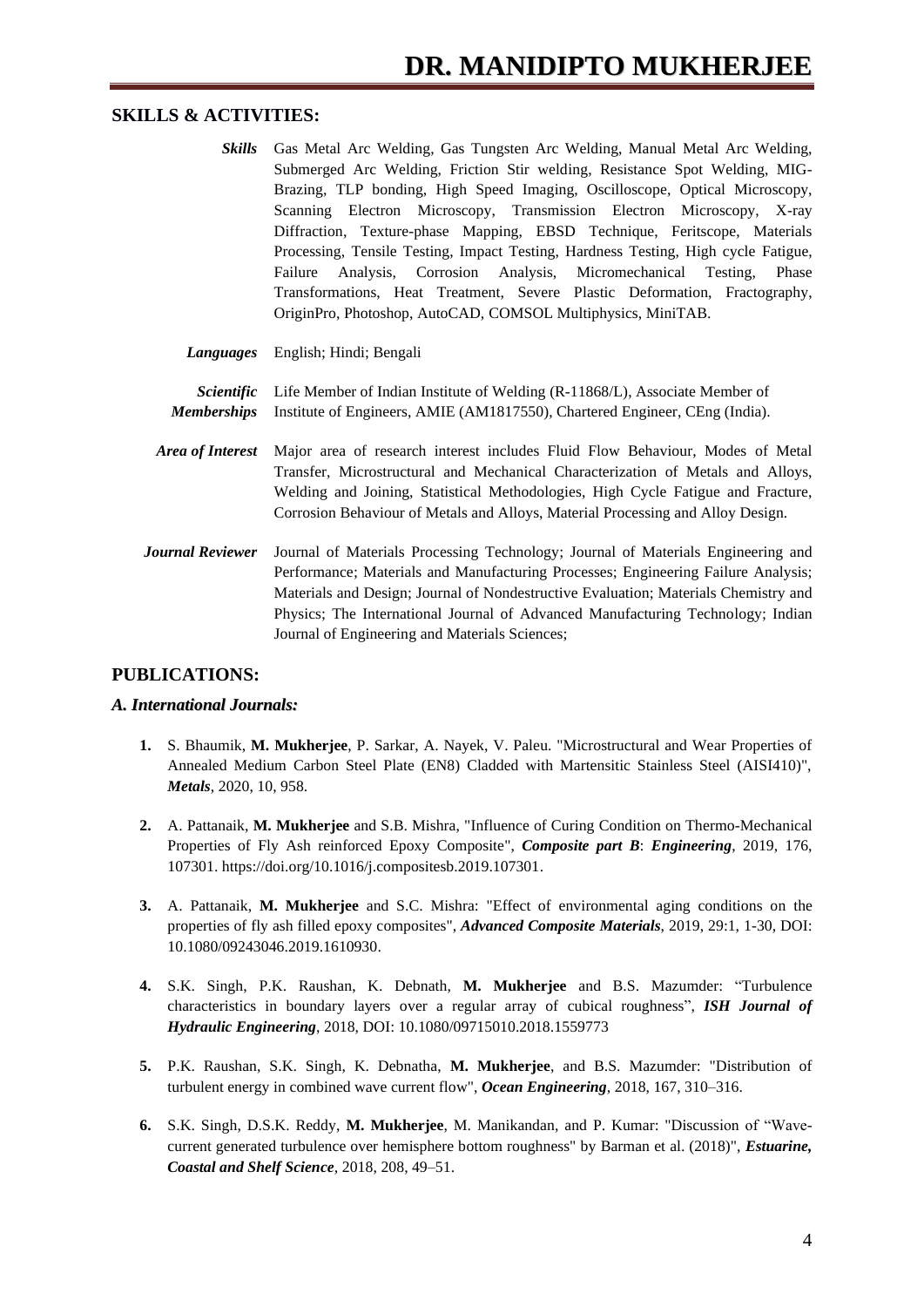- **7.** T. Sarkar, **M. Mukherjee**, and T.K. Pal: "Effect of Cu addition on Microstructure and Hardness of As-Cast and Heat Treated High-Cr Cast Iron", *Transactions of the Indian Institute of Metals*, 2018, 71(6), 1455–1461.
- **8.** Mainak Sen, **Manidipto Mukherjee,** Santosh Kumar Singh and Tapan Kumar Pal: "Effect of Double-Pulsed Gas Metal Arc Welding (DP-GMAW) Process Variables on Microstructural Constituents and Hardness of Low Carbon Steel Weld Deposits", *Journal of Manufacturing Processes*, 2018, 31, 424– 439.
- **9. Manidipto Mukherjee** and Tapan Kumar Pal: "Evaluation of microstructural and mechanical properties of Fe-16Cr-1Ni-9Mn-0.12N austenitic stainless-steel welded joints", *Materials Characterization*, 2017, 131, 406–424.
- **10.** Nikhil Kumar**, Manidipto Mukherjee** and Asish Bandyopadhyay: "Study on Laser Welding of Austenitic Stainless Steel by Varying Incident Angle of Pulsed Laser Beam", *Optics and Laser Technology***,** 2017, 94, 296–309.
- **11.** Nikhil Kumar**, Manidipto Mukherjee** and Asish Bandyopadhyay: "Comparative Study of Pulsed Nd:YAG Laser Welding of AISI 304 and AISI 316 Stainless Steels", *Optics and Laser Technology*, 2017, 88, 24-39.
- **12. Manidipto Mukherjee**, Saptarshi Saha, Tapan Kumar Pal and Prasanta Kanjilal: "Influence of Modes of Metal Transfer on Grain Structure and Direction of Grain Growth in Low Nickel Austenitic Stainless-Steel Weld Metals", *Materials Characterization*, 2015, 102, 9-18.
- **13.** Saptarshi Saha, **Manidipto Mukherjee**, and Tapan Kumar Pal: "Microstructure, Texture and Mechanical Property Analysis of Gas Metal Arc Welded AISI 304 Austenitic Stainless Steel", *Journal of Materials Engineering and Performance*, 2015, 24(3), 1125-1139.
- **14.** Shilajit Das, **Manidipto Mukherjee** and Tapan Kumar Pal: "Effect of Grain Boundary Precipitation and δ-ferrite formation on Surface Defect of Low Nickel Austenitic Stainless Steels", *Engineering Failure Analysis*, 2015, 54(4), 90-102.
- **15.** Mainak Sen, **Manidipto Mukherjee** and Tapan Kumar Pal: "Evaluation of Correlations between DP-GMAW Process Parameters and Bead Geometry", *Welding Journal*, 2015, 94(8), 265s-279s.
- **16.** Deb Kumar Adak, **Manidipto Mukherjee**, Tapan Kumar Pal: "Development of a Direct Correlation of Bead Geometry, Grain Size and HAZ Width with the GMAW Process Parameters on Bead-on-plate Welds of Mild Steel", *Transaction of Indian Institute of Metals***,** 2015, 68(5), 839-849.
- **17. M. Mukehrjee**, A. Dutta, T.K. Pal, P. Kanjilal and S. Sisodia: "Enhancement of Microstructural and Mechanical Properties by Pulse Mode of Metal Transfer in Welded Modified Ferritic Stainless Steel", *ISIJ International*, 2015, 55(7), 1439-1447.
- **18. M. Mukherjee**, J. Saha, P. Kanjilal, T.K. Pal and S. Sisodia: "Influence of Gas Mixtures in GMAW of Modified 409M Ferritic Stainless Steel", *Welding Journal*, 2015, 94(4), 101s-114s.
- **19.** Subhrajit Debnath, **Manidipto Mukherjee** and Tapan Kumar Pal: "Study on Microstructure and Mechanical Properties of Thick Low-Alloy Quench and Tempered Steel Welded Joint", *Materials Performance and Characterization*, 2014, 3(1), 23-48.
- **20. Manidipto Mukherjee** and Tapan Kumar Pal: "Effect of Modes of Metal Transfer and Microstructure on Corrosion Behaviour of Welded Modified Ferritic Stainless Steel in Acidic Environments", *Journal of Applied Electrochemistry*, 2013, 43, 347–365.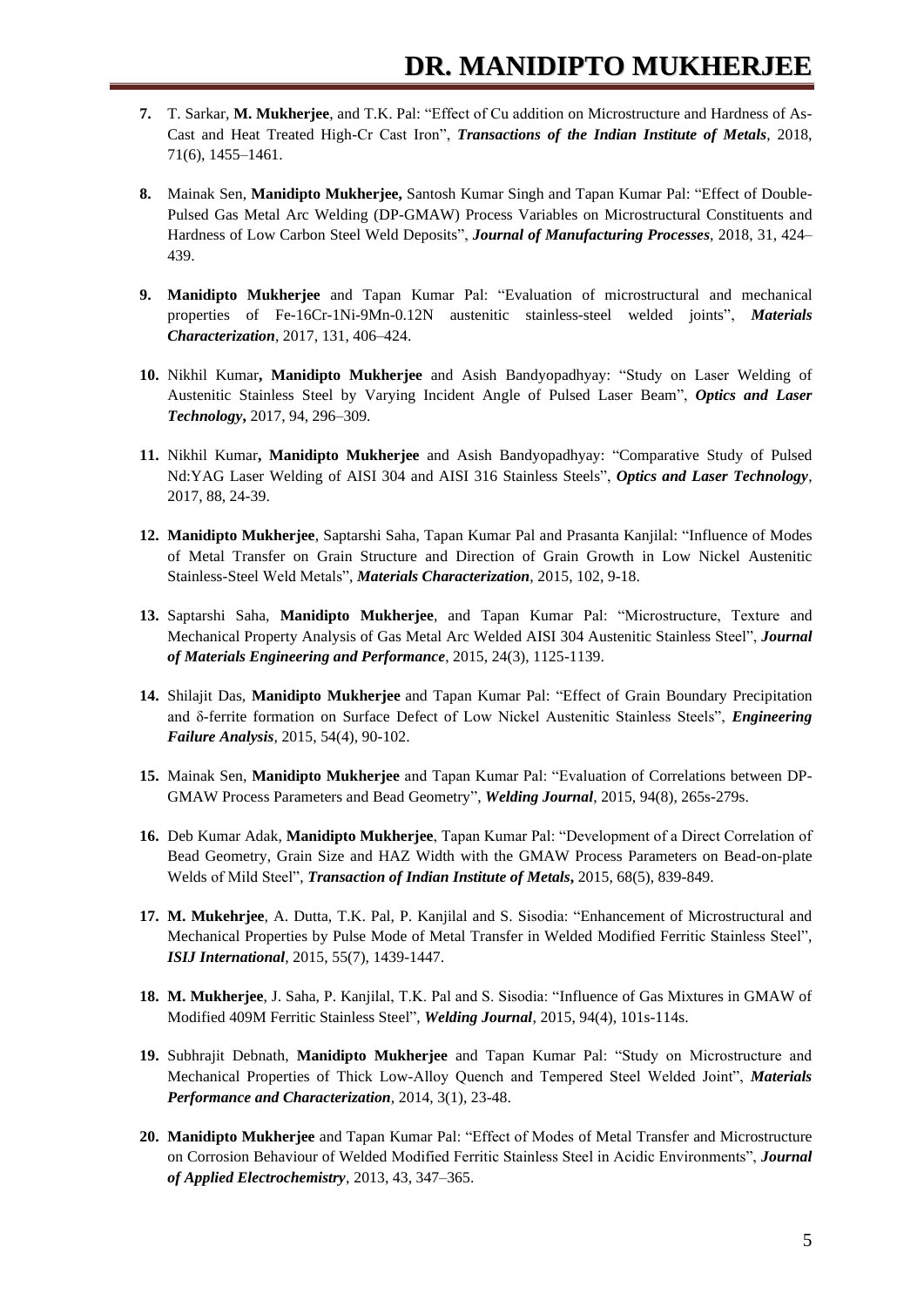- **21. Manidipto Mukherjee** and Tapan Kumar Pal: "Role of Microstructural Constituents on Surface Crack Formation during Hot Rolling of Standard and Low Nickel Austenitic Stainless Steels", *Acta Metall. Sin. (Engl. Lett.)*, 2013, 26(2), 206-216.
- **22. Manidipto Mukherjee** and Tapan Kumar Pal: "Influence of Mode of Metal Transfer on Microstructure and Mechanical Properties of Gas Metal Arc Welded Modified Ferritic Stainless Steel", *Metallurgical and Materials Transactions A*, 2012, 43A, 1791-1808.
- **23. M. Mukherjee** and T. K. Pal: "Influence of Heat Input on Martensite Formation and Impact Property of Ferritic-Austenitic Dissimilar Weld Metals", *Journal of Material Science and Technology*, 2012, 28(4), 343–352.

#### *B. Conferences/ Seminars:*

- D. Singh, R. Choudhury, Y. Singh, and **M. Mukherjee**: "Development and Workspace Analysis of Smart Actuation based Planar Parallel Robotic Motion Stage", 3rd International Conference on Advances in Mechanical Engineering (ICAME - 2020), organized by Department of Mechanical Engineering, SRM Institute of Science and Technology, Chennai, February 24-29, 2020.
- Shatarupa Biswas, Yogesh Singh and **Manidipto Mukherjee**: "An Overview of Wire Electrical Discharge Machining (WEDM)", International Conference on Recent Developments in Mechanical Engineering (ICRAME 2020), organized by Department of Mechanical Engineering, NIT Silchar, India, February 07-09, 2020.
- Arka Ghosh, Hillol Joardar, **Manidipto Mukherjee**, Vishvesh J. Badheka, Bharat Doshi, Sushovan Basak: "Aluminiuum-stainless steel dissimilar joining by cold metal transfer process for cryogenic process plants", Proceedings of IIW International Congress 2020 organized by IIW, Mumbai, India, at CIDCO Exhibition Centre, February 6-8, 2020.
- Y. Singh, D. Singh, and **M. Mukherjee**: "Behaviour of NiTi based smart actuator for the development of planar parallel micro-motion stage", International Conference on Advances in Mechanical Engineering, organized by VNIT Nagpur, January 10-11, 2020.
- **Manidipto Mukherjee**, Hrishikesh Das and Sushovan Basak: "Effect of DP-GMAW and FSW process variables on AA6061 thin sheet welding", National Welding Seminar (NWS), organized by IIW-Kochi, Bolgatty Palace & Island Resort, Kochi, India, December 14-15, 2018.
- **Manidipto Mukherjee**, Vijay Kumar Pal, and Santosh Kumar Singh: "Evaluation of correlation between process parameter, bead geometry and microstructure of low nickel austenitic stainless steel weld deposits", Proceedings of 2nd International Conference on Advances in Mechanical Engineering (ICAME2018) organized by Department of Mechanical Engineering, SRM Institute of Science and Technology, Kattankulathur, Chennai, India, March 22-24, 2018.
- Nikhil Kumar, **Manidipto Mukherjee and** Asish Bandyopadhyay: "Effect of pulsed Nd-YAG laser beam incident angle on microstructural and mechanical behaviour of welded austenitic stainless steel", Proceedings of IIW International Congress 2017 organized by IIW, Chennai, India, at Chennai Trade Center, December 7-9, 2017.
- Manabhanjan Sahoo and **Manidipto Mukherjee**: "Optimization of Process Parameters in GMAW of Low Carbon Steel to Predict Maximum Yield Strength Using Full Factorial Design ", National Welding Meet (NWM), organized by IIW-Bengaluru, at NCC, Bengaluru, India, May 12-13, 2017.
- **Manidipto Mukherjee**, Manabhanjan Sahoo and Debasis Mahapatra: "Correlation of Bead Geometry, Grain Size and Hardness with the Pulse TIG Process Parameters of Fe16Cr0.3Ni9Mn0.17N Austenitic Stainless-Steel Weld Deposits by Statistical Analysis", National Welding Meet (NWM), organized by IIW-Bengaluru, at NCC, Bengaluru, India, May 12-13, 2017.
- **Manidipto Mukherjee**, Saptarshi Saha and Tapan Kumar Pal: "Evaluation of correlation between process parameter, bead geometry & microstructure of Fe16Cr0.3Ni9Mn0.17N austenitic stainless steel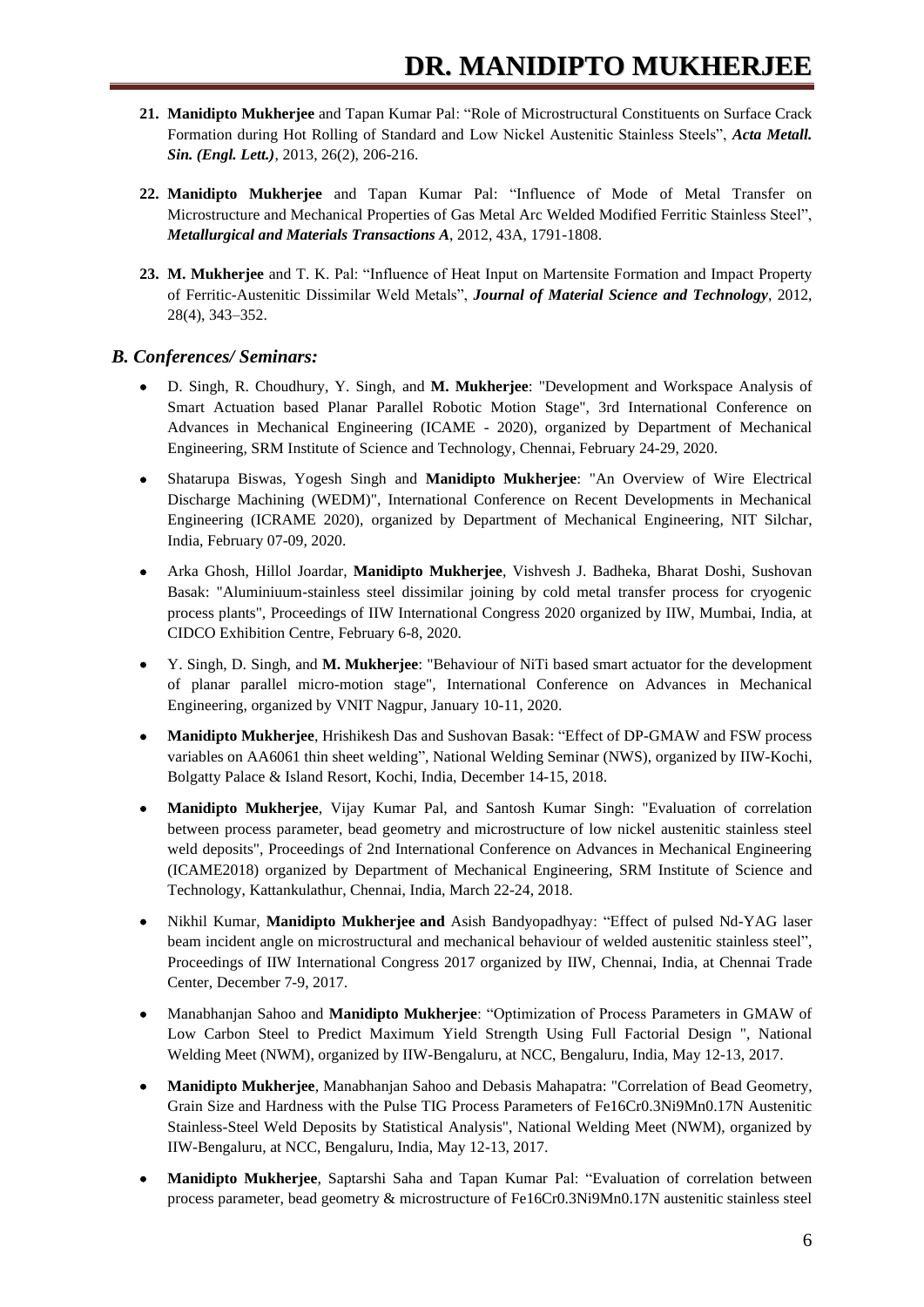weld deposits by statistical analysis", National Welding Seminar (NWS), organized by IIW-Kolkata, at Science city, Kolkata, India, during December 15-17, 2016.

- **Manidipto Mukherjee**, Saptarshi Saha and Tapan Kumar Pal: "Influence of Heat Input on Microstructural and Mechanical Behaviour of Pulsed Gas Metal Arc Welded Fe16Cr0.3Ni9Mn0.17N ASS", National Welding Seminar (NWS), organized by IIW-Kolkata, at Science city, Kolkata, India, December 15-17, 2016.
- **Manidipto Mukherjee**, Saptarshi Saha, Tapan Kumar Pal, Prasanta Kanjilal, and Sunil Sisodia: "Microstructural and Mechanical Behaviour of Fe16Cr1Ni9Mn0.12N austenitic stainless-steel welded joints", National Welding Seminar (NWS), organized by IIW-Mumbai, at Mumbai, India, December 10-12, 2015.
- **Manidipto Mukherjee**, Saptarshi Saha, Tapan Kumar Pal, Prasanta Kanjilal, and Sunil Sisodia: "EBSD Study of Gas Metal Arc Welded Low Nickel Austenitic Stainless Steel", National Welding Seminar (NWS), organized by IIW-Jamshedpur and Tata Steel, at Jamshedpur, India, January 22-24, 2015.
- **Manidipto Mukherjee**, Anupama Dutta, Tapan Kumar Pal, Prasanta Kanjilal, and Sunil Sisodia: "Effect of Pulse Mode of Metal Transfer on Microstructural and Mechanical Properties of Welded Modified Ferritic Stainless Steel", National Welding Seminar (NWS), organized by IIW-Jamshedpur and Tata Steel, at Jamshedpur, India, January 22-24, 2015.
- Deb Kumar Adak, **Manidipto Mukherjee** and Tapan Kumar Pal: "Effect of GMAW Process Parameters on Bead-on-plate Weld Characteristics using Multiple Linear Regression Analysis", 2<sup>nd</sup> International Conf. on Advances in Mechanical Engineering and its Interdisciplinary Areas (ICAMEI-2015), Organized by College of Engineering & Management, Kolaghat, West Bengal, India, January 2- 4, 2015.
- Mainak Sen, **Manidipto Mukherjee** and Tapan Kumar Pal: "Prediction of Weld Bead Geometry for Double Pulse Gas Metal Arc Welding Process By Regression Analysis", Proceedings of 5<sup>th</sup> International and 26<sup>th</sup> All India Manufacturing Technology, Design and Research Conference AIMTDR 2014 hosted by IIT Guwahati, Guwahati, India, December 12-14, 2014.
- **Manidipto Mukherjee**, Joydeep Saha, Tapan Kumar Pal, Prasanta Kanjilal, and Sunil Sisodia: "Influence of Shielding Gas Mixtures on Microstructural and Mechanical Properties of Gas Metal Arc Welded Modified Ferritic Stainless Steel", NMD ATM 2014, organized by College of Engineering, Pune, India, November 12-15, 2014.
- M. Sen, **M. Mukherjee** and T. K. Pal: "Investigation for Controlled Double Pulse GMAW Through Response Surface Methodology Based Approach" International Conf. on Advancements and Futuristic Trends in Mechanical and Materials Engineering, Organized by Punjab Technical University, Punjab, October 16-18, 2014.
- **M. Mukherjee**, J. Saha, P. Kanjilal, T.K. Pal and S. Sisodia: "Influence of Shielding Gas Mixtures on Microstructural and Mechanical Properties of Ferritic-Austenitic Dissimilar Weld Joints", Proceedings of IIW International Congress 2014 on Advancement In Welding, Cutting and Surfacing Technologies for Improved Economy and Sustainable Environment hosted by IIW, New Delhi, India, April 9-11, 2014.
- Mainak Sen, **Manidipto Mukherjee** and Tapan Kumar Pal: "Evaluation and Optimization of Double Pulsed Gas Metal Arc Welding Process Parameters for the Prediction of Weld Bead Geometry using Statistical Methods", Proceedings of IIW International Congress 2014 on Advancement In Welding, Cutting And Surfacing Technologies For Improved Economy And Sustainable Environment hosted by IIW, New Delhi, India, April 9-11, 2014.
- **Manidipto Mukherjee** and Tapan Kumar Pal: "Development of Suitable Gas Metal Arc Welding Procedure for Modified Ferritic Stainless Steel", presented in the Seminar on Processing,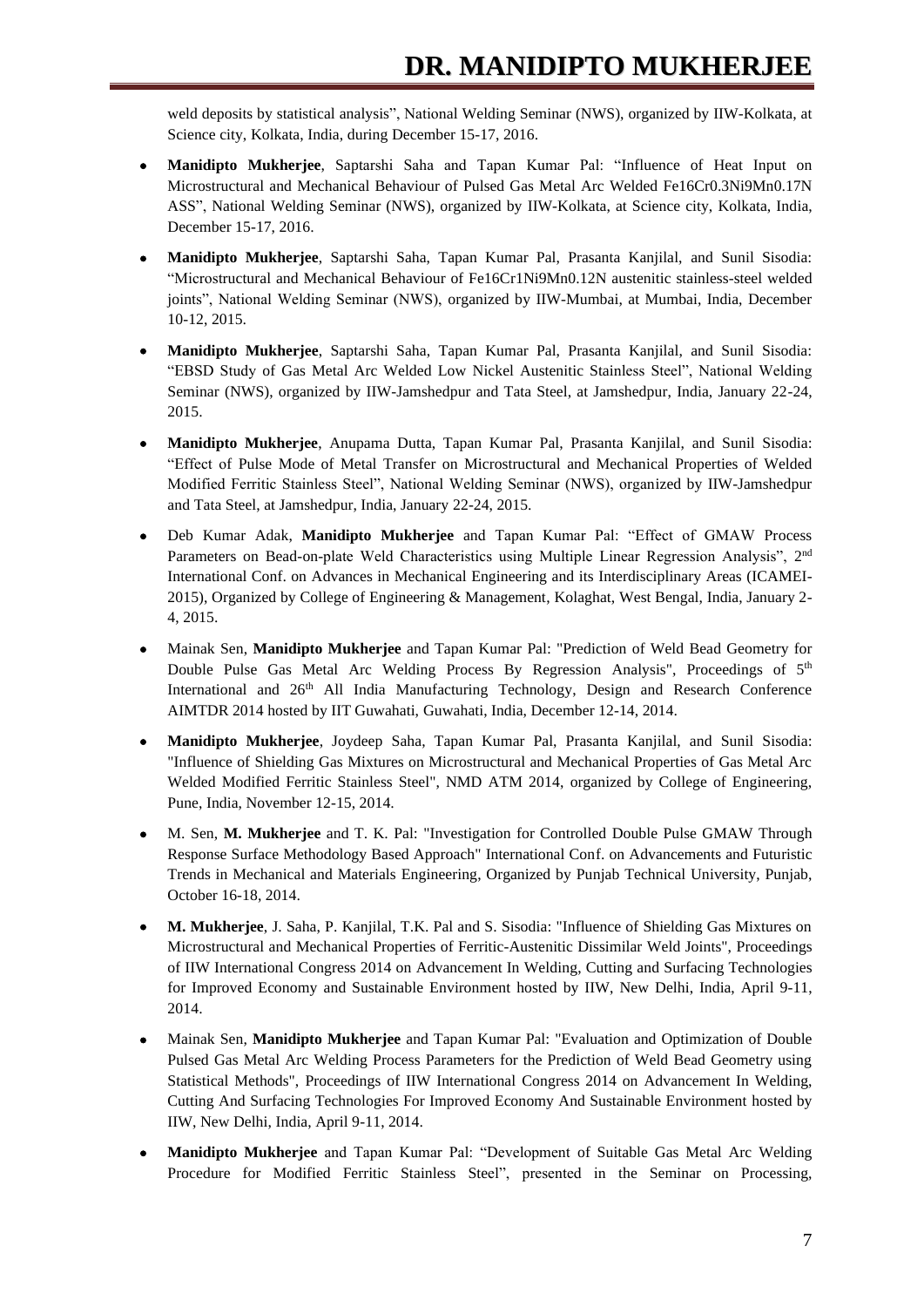Microstructure and Properties of Steel organized by TEQIP-II and Metallurgical and Material Engineering Department, Jadavpur University, Kolkata, March 25, 2014.

- M. Sen, **M. Mukherjee** and T. K. Pal, "Optimization of Weld Bead Geometry in Double Pulsed Gas Metal Arc Welding using Statistical Methods" International Conf. on Advancements and Futuristic Trends in Mechanical and Materials Engineering, Organized by Punjab Technical University, Punjab, October 3-6, 2013.
- **M. Mukherjee**, P. Kanjilal and T.K. Pal, "Grain Boundary and Pitting Corrosion Behaviour of Modified Ferritic Stainless-Steel Weld metals in Acidic Environments", National Welding Seminar (NWS), in Bangalore, India, February 7-9, 2013.
- **M. Mukherjee**, P. Kanjilal and T.K. Pal, "Corrosion Behaviour of Ferritic-Austenitic Dissimilar Weld metals in Acidic Environments: Effect of Microstructural Constituents", Proceedings of 5<sup>th</sup> International Symposium for Research Scholars on Metallurgy, Materials Science & Engineering, Organised by IIT Madras, Chennai, India, December 13-15, 2012.
- **Manidipto Mukherjee** and Tapan Kumar Pal, "Gas Metal Arc Welding of Modified Ferritic Stainless Steel", Proceedings of 64th International Conference of the International Institute of Welding on Global Trends in Joining, Cutting and Surfacing Technology, Chennai, July 17-22, 2011.
- **Manidipto Mukherjee**, Sunil Sisodia and Tapan Kumar Pal, "Evaluation of microstructure and properties of Gas-Metal Arc welded Ferritic Stainless Steel under different mode of metal transfer", National Welding Seminar (NWS), Visakhapatnam, December 2010.

#### *C. Books and Book Chapters*

- **M. Mukherjee**, "Wear Characteristics of LASER Cladded Surface Coating" In: J. Katiyar, P. Ramkumar, T. Rao, and J. Davim (eds) Tribology in Materials and Applications. Materials Forming, Machining and Tribology. Springer, Cham, 2020, ISBN 978-3-030-47450-8, DOI: 10.1007/978-3-030- 47451-5\_10.
- D. Singh, Y. Singh, **M. Mukherjee**, "Behaviour of NiTi Based Smart Actuator for the Development of Planar Parallel Micro-Motion Stage" In: V. Kalamkar and K. Monkova (eds) Advances in Mechanical Engineering. Lecture Notes in Mechanical Engineering. Springer, Singapore, 2021, ISBN 978-981-15- 3638-0, DOI: 10.1007/978-981-15-3639-7\_26.
- Shatarupa Biswas, Yogesh Singh, **Manidipto Mukherjee**, "A Study on Optimization Techniques of Electro Discharge Machining" 2020, Springer lnternational Publishing AG.
- **Manidipto Mukherjee**, "GMA Welding of Modified Ferritic and Low Ni Austenitic Stainless Steel" 2017, ed. E. Focsa, LAMBERT Academic Publishing, Germany, ISBN: 978-3-330-03688-8.

#### **INVITED TALKS:**

- Invited talk on "**Wire Arc Additive Process for Medium to Large Engineering Component Manufacturing: A Comprehensive Review**" presented in WELD 2020 at the Institute of Engineering and Management, Salt Lake, organized by the Indian Institute of Welding, Kolkata on 7th March 2020.
- Invited talk on "**Advances Manufacturing for Industry 4.0**" given on 5<sup>th</sup> March 2020 at CODISSIA, Trade Fair Complex, Coimbatore, organized by EEPC India, Coimbatore.
- Invited talk on "**Advanced Welding Processes**" given on 13<sup>th</sup> September 2019 at a one-day seminar on "Advanced Manufacturing," organized by EEPC India, Kolkata.
- Invited talk on "**Advanced Manufacturing**" delivered in a one-day Industry 4.0 seminar organized by EEPC India, Kolkata on 8<sup>th</sup> August 2019.
- Invited talk on "**Advanced Welding Technology for Industry 4.0**" delivered in TEQIP III sponsored five days national workshop on Electronic Systems for Mechanical Automation and Robotic Technology (eSMART 19), organized by NIT Silchar, Assam on 24<sup>th</sup> May 2019.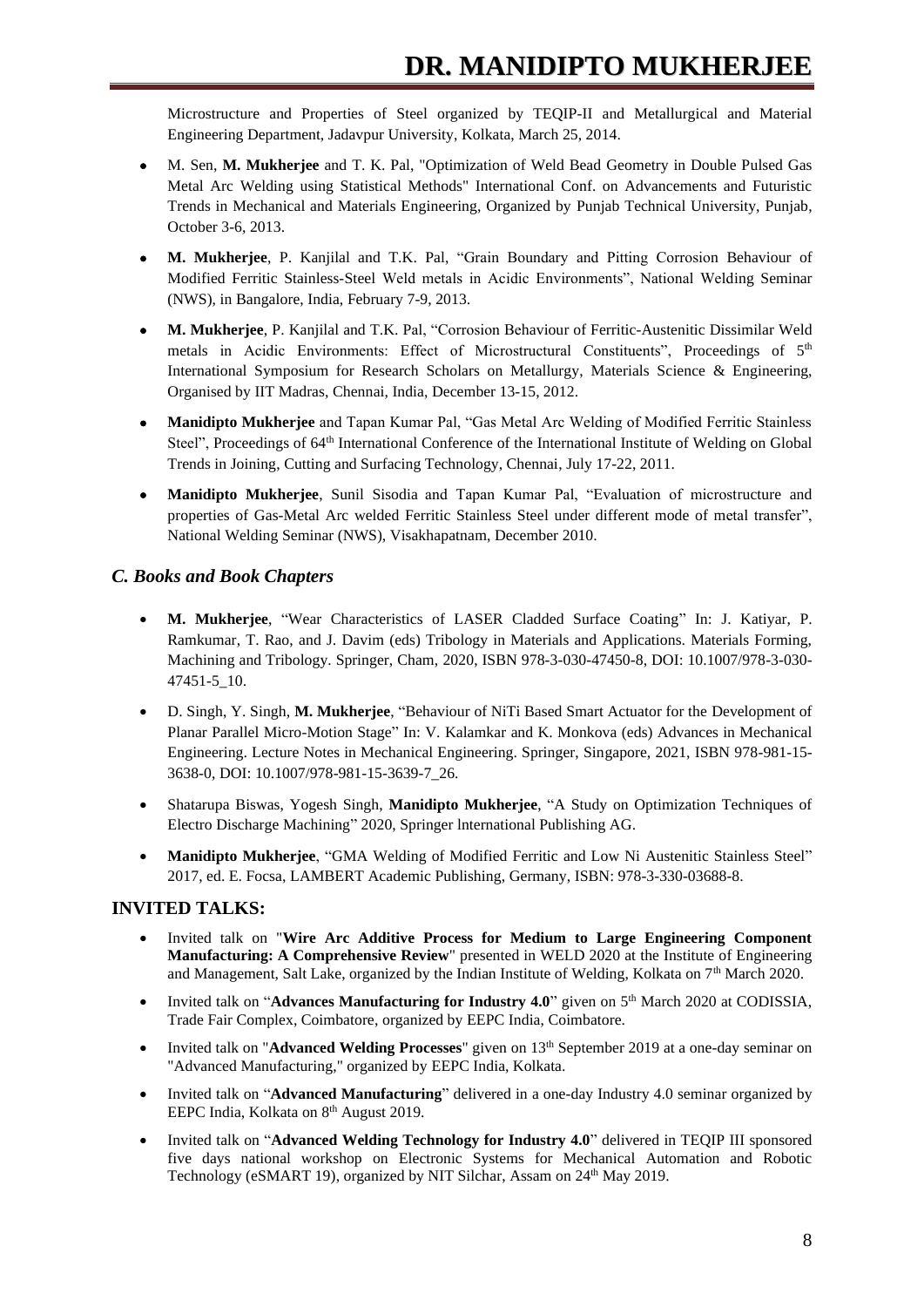- Technical talk on "**Development of Surface Composite Materials by Friction Stir Processing (FSP)**  Technique" organized by Composite Research Group, SRM University, Chennai on 4<sup>th</sup> December 2017.
- Technical talk on "**Fundamental of MMAW, MIG and TIG Welding Processes**" at C.V. Raman College of Engineering, Bhubaneswar on 17<sup>th</sup> May 2017.

#### **SHORT TERM COURSES &WORKSHOPS:**

- **One-day workshop** on "Current Trends in Material Joining Processes" organized by Department of Mechanical Engineering, SRM Institute of Science and Technology, Kattankulathur, Chennai, India, on October 10, 2018.
- 6 days' **Workshop** on "Tribology of Materials and Manufacturing (TMM 2018)" organised by Tribology and Surface Interaction Research Laboratory, Department of Mechanical Engineering, SRM Institute of Science and Technology, Kattankulathur, Chennai, India, during June 11-16, 2018.
- **GIAN course** on "Welding Metallurgy and Weldability of Non-Ferrous Alloys" organized by IIT Madras, Chennai, Tamil Nadu, India, during December 11-15, 2017.
- **Faculty Development Programme** on "Advances in Welding Technology" organized by Department of Mechanical Engineering, C.V. Raman College of Engineering, Bhubaneswar, during May 01-06, 2017.
- **National Workshop** on "Advances in Joining Processes" organized by Jadavpur University, Kolkata and Technical Education Quality Improvement Programme (TEQIP-II), during September 22-23, 2016.
- **International Workshop** on "Pipe Welding in Power, Oil and Gas Industries" organized by **Welding Technology Centre (WTC)**, Metallurgical and Material Engineering Department, Jadavpur University and Technical Education Quality Improvement Programme (TEQIP-II) in association with IAWTR, during February 20-21, 2014.
- **Welding and Weldability of steels** organized by the **Indian Institute of Welding (IIW)**, Kolkata Branch for the Annual Seminar Weld-2013 at Indian Institute of Chemical Engineers, Dr. H.L. Roy Building, Jadavpur University.
- **International Workshop** on "High Performance Steels" organised by Indian Institute of Engineering Science and Technology formerly known as Bengal Engineering & Science University (BESU), Shibpur, Howrah, West Bengal, during November 21-22, 2012.
- **Gas Metal Arc Welding of Ferrite Stainless Steel** organized by the **Indian Institute of Welding (IIW)**, Jamshedpur, January 2011.

| Sl. No. | <b>Name</b>                                                                                                                                                      | <b>Title</b>                                                                                                                                        | <b>Status</b>          |
|---------|------------------------------------------------------------------------------------------------------------------------------------------------------------------|-----------------------------------------------------------------------------------------------------------------------------------------------------|------------------------|
| 1.      | Mr. Amrit Raj Paul                                                                                                                                               | Analysis of interface characteristics to develop dissimilar wire<br>and arc-based additive manufacturing components for<br>industrial applications  | Ongoing<br>(Reg. 2020) |
| 2.      | Ms. Diya Mukherjee                                                                                                                                               | Development of aluminium based superalloy for high<br>temperature applications.                                                                     |                        |
| 3.      | Mr. Md. Mossaraf<br><b>Hossain</b>                                                                                                                               | Design and Development of Non-ferrous Layered Structure<br>using Wire Arc Based Additive Manufacturing (WAAM)<br>Process for Industrial Application | Ongoing<br>(Reg. 2020) |
| 4.      | Development of suitable friction welding procedure for high-<br>performance weld joints of dissimilar metal reinforced<br>Mr. Senkathir S.<br>polymer composites |                                                                                                                                                     | Ongoing<br>(Reg. 2019) |
| 5.      | Ms. Shatarupa<br><b>Biswas</b>                                                                                                                                   | Development of WEDM parametric correlation model and<br>process optimization for different alloys.                                                  | Ongoing<br>(Reg. 2018) |

#### **PhD GUIDANCE:**

#### **M. TECH. PROJETS:**

• **Mr. Deep Singh -** Design of 3-DOF planar robotic manipulator using shape memory alloy spring as actuators for micro-motion stage, 2018-2019. (SRMIST Gold medal in Research day 2019 for the best paper)